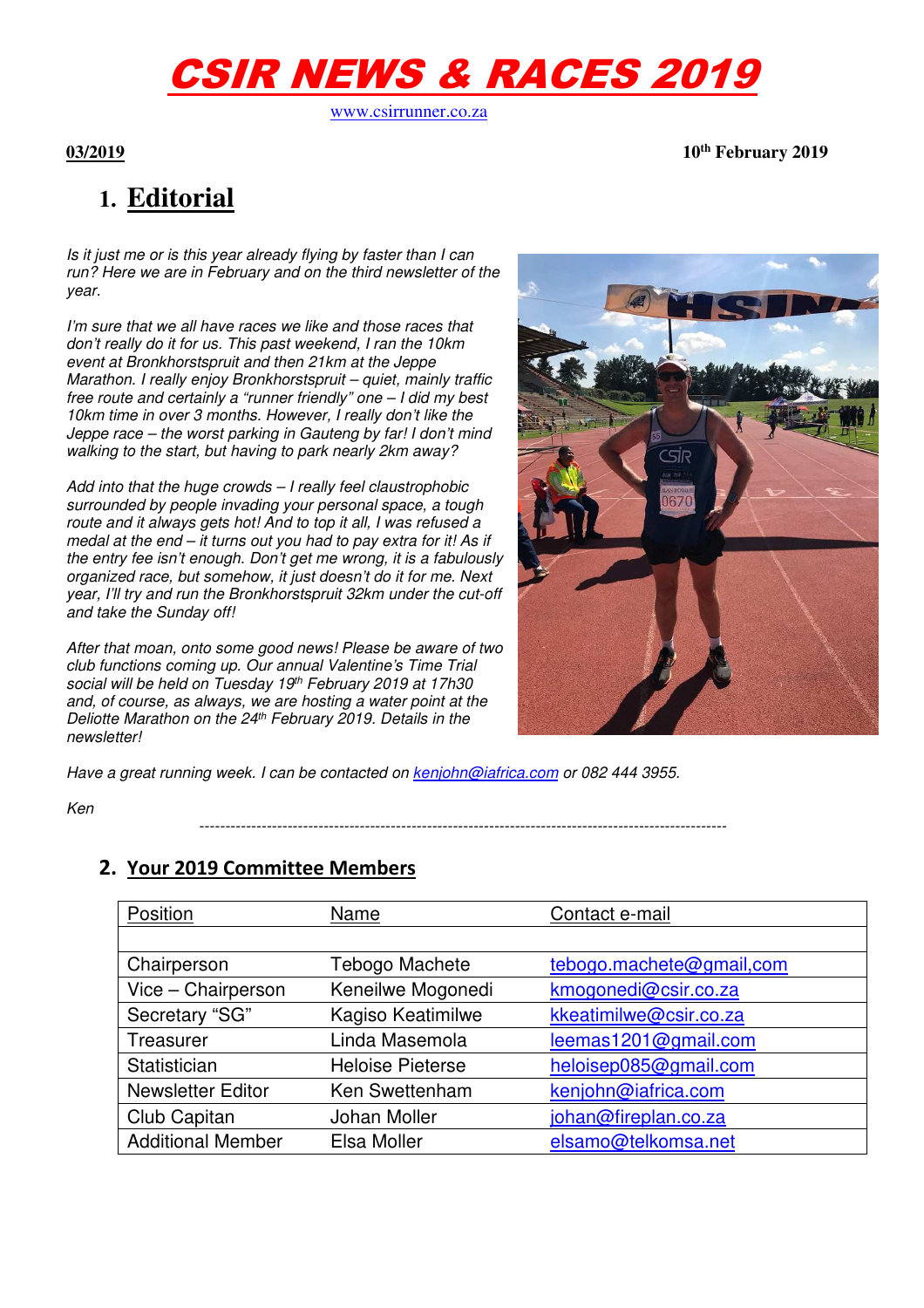#### **3. General Club News**

*The Time Trials will start after the announcements from outside the Lapa next to the Volleyball Courts in the CSIR International Convention Centre grounds. We have 4km, 6km and 8km routes available. During the summer months, Time Trials will start at 17h30..*

Membership: **ALL QUERIES REGARDING MEMBERSHIPS MAY BE DIRECTED TO OUR CLUB SECRETARY, CONTACT DETAILS ABOVE or Elsa Moller, also contactable in the table above.** 

**Please note the new fee structure for 2019!** 

**R 600.00 for the first member of each family (that's only R 50.00 per month!) R 400.00 for the second and subsequent family members. R 275.00 for Junior members and social members.** 

*Fees may be paid into the club bank account, using your name as a reference, as follows: -* 

*CSIR Running Club Nedbank (Branch Code 19-87-65-00) Account No. 1605141704* 

*Proof of payment may be e-mailed to our Treasurer, Linda at leemas1201@gmail.com and / or brought with you when collecting your licence. No licences will be released without full payment!* 

*We endeavour to give far more back to our members throughout the year than what you pay in fees if you participate in all the social events throughout the year!* 



• If members need a new Vest they can also deposit R260 in same account and bring POP along, vests will be available.

**Please be aware that AGN have extended the time for 2018 licences to be valid until Sunday 17th February 2019! If you haven't managed to get your 2019 licence yet, you are safe until next week – after that you will need to buy a temporary licence if you do not have your 2019 licence front and back!** 

*Secondly, as most of you are aware, you are unable to get access to the CSIR Recreation Area if you do not have a club card! You cannot get one unless you are a fully paid up member in good standing. They are being very strict about this! No card = no access! Cards are available from the Club Office just to the left of the booms at the CSIR International Convention Centre. Please take proof of payment with you!* 

Website: Our club website is www.csirrunner.co.za. We thank David Swettenham for looking after the website on behalf of the club. You can now subscribe or unsubscribe to the newsletters on the website, as well as finding back copies of the newsletter there.

Other Interesting Websites: www.runnersguide.co.za www.runnersworld.co.za www.runnerstalk.co.za www.raceresults.co.za www.runawaysport.co.za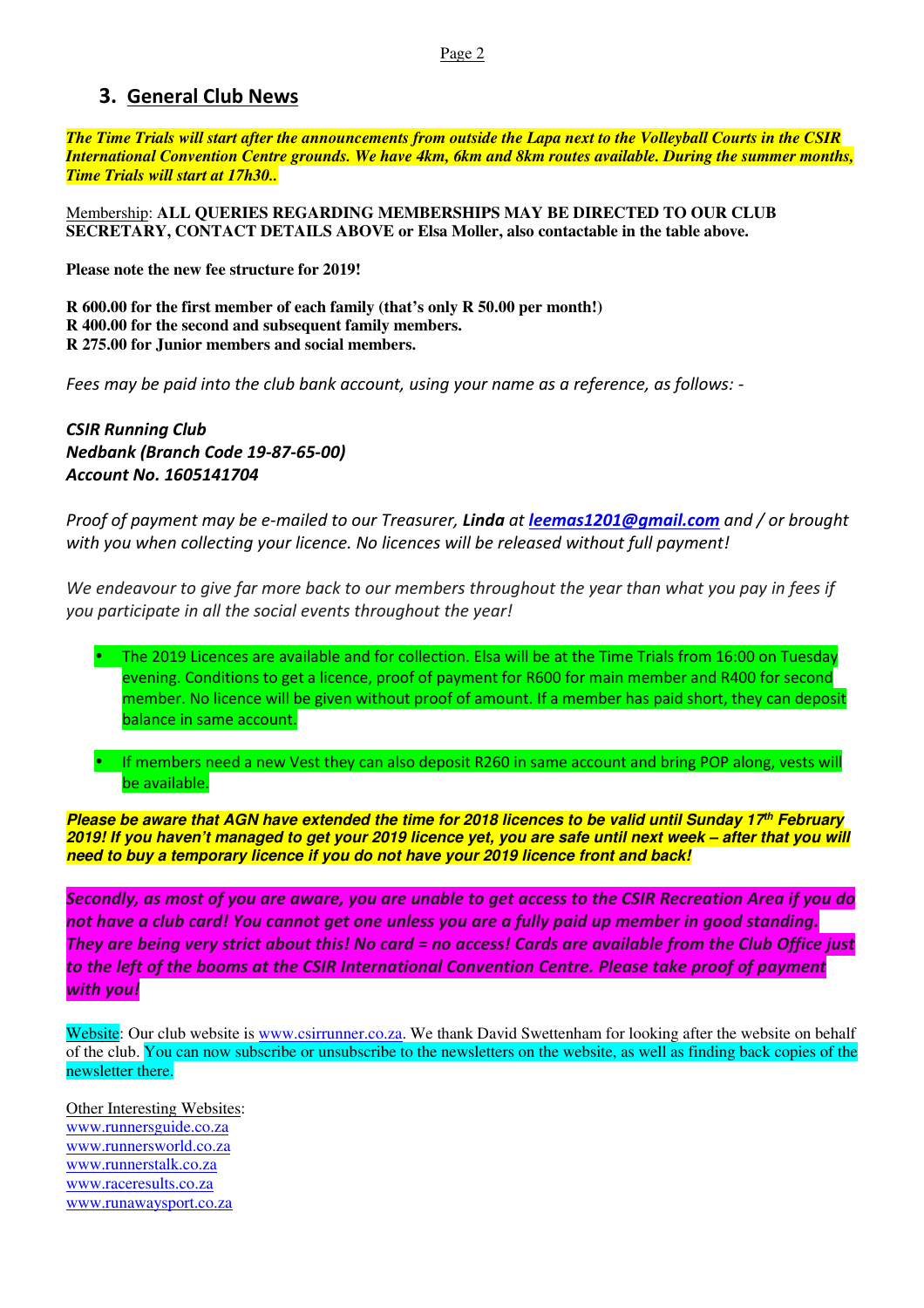Page 3

**Club Chairperson: Tebogo Machethe. Contact him with any concerns, suggestions, complaints or compliments regarding club affairs at Tebogo.machethe@gmail.com or 072 273 9440.** 

### **4. UPCOMING CLUB EVENTS**

*Our loyal barman and member of our club, Lucas Tseka has secured a short-term contract to operate the Time Out bar until the end of February 2019. This is now being run as his own business, so please do support him! He is one of our own. We request that you do not bring your own drinks to Time Trials or other functions at the Rec site but to support Lucas in this venture. His prices are lower than the average pub and we do know everyone there. Always great fun.* 

- Valentine's Time Trial – 19<sup>th</sup> February 2019

Our annual Valentine's Time Trial will take place on the 19<sup>th</sup> February 2019. The event will start at the normal Time Trial venue at 17h30, with the running of 4km, 6km or 8km (your choice). This will be followed by a social and some catering. Come and enjoy the evening with your fellow clubmates!

This is short notice but please RSVP urgently to Zelldra Schutte on zelldraschutte@gmail.com by 12<sup>th</sup> February 2019 for catering purposes. Catering will be free to all fully-paid up club members. There will be a small charge for non-members, including partners and children!

- Deliotte Marathon Waterpoint - 24<sup>th</sup> February 2019

We have hosted a Waterpoint at the Deliotte Marathon for many years and once again, Phobians have requested our services.

If you are not planning to run the race, please volunteer your services to assist at the Waterpoint. We are normally situated on Klapperkop at approximately 9km / 30km mark on the race. It is a lovely area, with great views! We do need at least 20 to 25 people to assist, but the more, the merrier! It's hard work, but fun and allows us to give something back to this sport that we love so much.  $\odot$ 

Helper's will receive a Deliotte T-shirt and free drinks and breakfast, catered by Yours Truly!

Please also urgently confirm your attendance to James da Silva at javdasilva@gmail.com by the 17<sup>th</sup> February 2019. He will also require your T-shirt size, please!

### **5. UPCOMING GAUTENG RACES**

#### **February 2019**

**16th February 2019 05h30 – Bestmed 1km / 5km / 10km / 21km / 42km. 21km starts at 06h00 and 10km at 06h30.** 

**17th February 2019 06h00 – Pirates 21km (no other distance options). [Greenside, Jhb]** 

**24th February 2019 06h00 – Township Marathon [Eldorado Park]. 42km / 21km / 10km / 4.5km. 10km Walk starts at 06h10.** 

**24th February 2019 06h00 – Deloitte Marathon. 42km / 21km / 10km. 10km starts at 06h15.**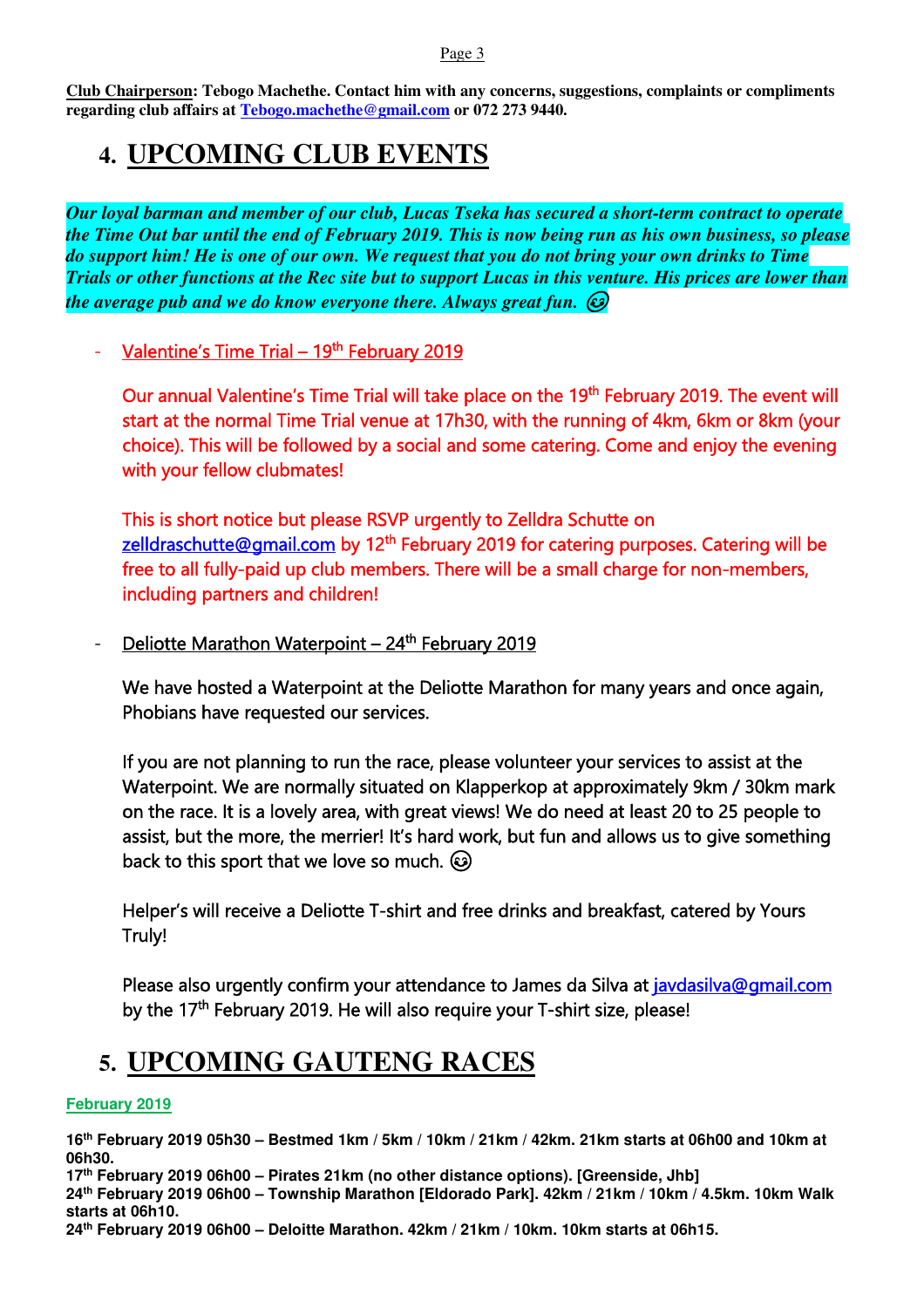#### **March 2019**

 **nd March 2019. 06h03 – Sunrise Monster. 32km / 21km / 10km / 5km. 10km starts at 06h30. Note the addition of a new distance to this race – 21km! th March 2019. 06h00 – Buco Bobbies. 21km / 10km / 5km. New Venue: Hatfield Plaza! th March 2019. 06h00 – Om-die-Dorp. 21km / 10km / 5km. New Event! th March 2019. 07h00 – K-Way Gallopers. 15km / 5km. Leondale, Germistion. Fast, flat route! st March 2019. 07h00 – Sunnypark Right 2 Run & Walk. 21km / 10km / 5km. Public Holiday!** 

**Flyers for all the above races can be obtained from** www.raceresults.co.za **as well as selected races in other provinces.** 

### **6. CSIR 10/21km ROAD RACE**

**Our next event is scheduled for Saturday 19th October 2019. Please keep this morning clear in your 2019 diaries and give us a few hours of your time to assist at the race! As you know, we always need all hands-on deck to make our event a success!** 

### **7. CSIR AT THE RACES**

Csir results for the Middelburg Ferrochrome Night (MPU) 10km race - 2019-01-23

1 club finisher

|  |                                                                                              |  | Position  Initials   Surname   Sex  Age  Club  Finish Time |
|--|----------------------------------------------------------------------------------------------|--|------------------------------------------------------------|
|  | $\sqrt{\text{Swettenham}\right \right }$ M $\sqrt{\text{S6}}$ $\text{Csir}\right \$ 01:14:58 |  |                                                            |

Csir results for the Akasia Wonderpark (AGN) 21km race - 2019-01-26

|      |             | <b>Position Initials Surname</b> |   |    |                 | Sex  Age  Club  Finish Time |
|------|-------------|----------------------------------|---|----|-----------------|-----------------------------|
| 115  | J           | Tredoux                          | M | 28 | Csir            | 01:47:17                    |
| 225  | Α           | <b>Cilliers</b>                  | M | 52 | Csir            | 01:57:22                    |
| 358  | K           | Halland                          | M | 55 | Csir            | 02:04:39                    |
| 586  | J           | Stipnovich                       | M | 42 | C <sub>Si</sub> | 02:15:45                    |
| 676  | N           | Mangqase                         | F | 40 | C <sub>Si</sub> | 02:19:02                    |
| 1216 | X           | Mayekiso                         | M | 36 | C <sub>Si</sub> | 02:41:53                    |
| 1282 | N           | Gumbe                            | F | 51 | Csir            | 02:45:21                    |
| 1500 | S           | Makhanya                         | F | 34 | C <sub>Si</sub> | 02:57:31                    |
| 1638 | L           | Masemola                         | F |    | Csir            | 03:12:33                    |
| 1725 | D           | Bouwer                           | F | 55 | Csir            | 03:40:08                    |
| 1726 | $\mathbf R$ | Collins                          | M | 59 | Csir            | 03:40:12                    |

11 club finishers

Csir results for the Akasia Wonderpark (AGN) 10km race - 2019-01-26

5 club finishers

|     |  |  | Position  Initials  Surname  Sex  Age  Club  Finish Time |
|-----|--|--|----------------------------------------------------------|
| 230 |  |  | Hefer $\ M\ $ 39 $\ C\sin\ $ 00:56:45                    |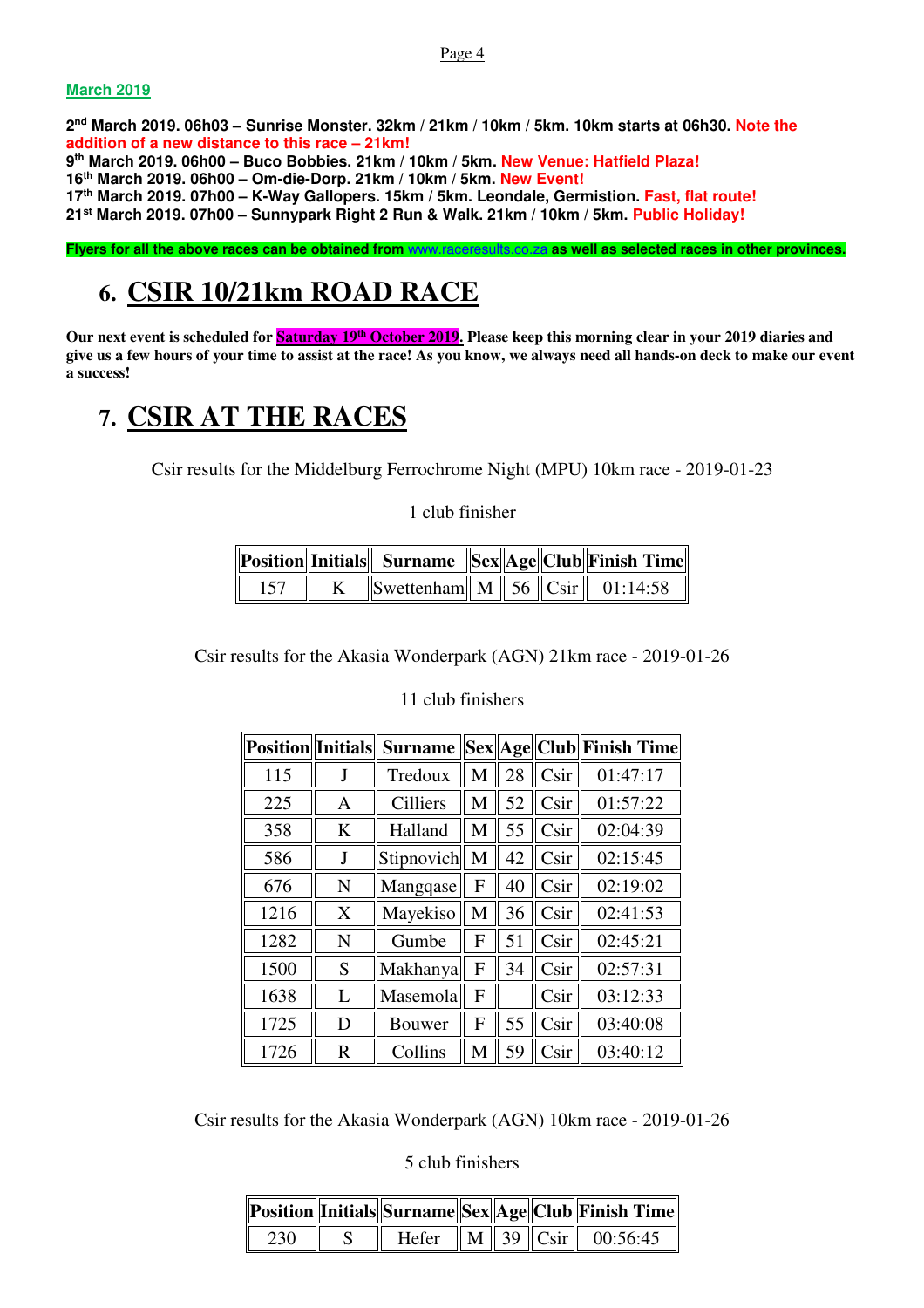| 244  | Vermaak                                     | $\mathbf{F}$ . | 61   $C\sin$ | 00:57:16 |
|------|---------------------------------------------|----------------|--------------|----------|
| 448  | $\ $ De Koker $\ $ F                        |                | Csir         | 01:04:00 |
| 449  | $\ $ De Koker $\ $ M $\ $ 48 $\ $ Csir $\ $ |                |              | 01:04:01 |
| 1060 | Gumede                                      | $\mathbf{F}$   | $45$ Csir    | 01:18:29 |

Csir results for the Arwyp (CGA) 15km race - 2019-01-30

#### 2 club finishers

|     |                                                        |  | Position  Initials   Surname   Sex  Age  Club  Finish Time |
|-----|--------------------------------------------------------|--|------------------------------------------------------------|
| 645 | Mahlatjie    M    63    Csir    01:43:39               |  |                                                            |
|     | $\ $ Swettenham $\ $ M $\ $ 56 $\ $ Csir $\ $ 01:58:25 |  |                                                            |

Csir results for the Sasol Sasolburg (FS) 42km race - 2019-02-02

#### 3 club finishers

|     |              |                                    |  | Position  Initials  Surname  Sex  Age  Club  Finish Time |
|-----|--------------|------------------------------------|--|----------------------------------------------------------|
| 527 | N            |                                    |  | Sefara $  $ M $  $ 48 $  $ Csir $  $ 04:15:34            |
| 795 | M            | Mababo    M    42 $\ $ Csir $\ $   |  | 04:39:43                                                 |
| 908 | $\mathsf{G}$ | London $\  F \ $ 39 $\ $ Csir $\ $ |  | 04:48:03                                                 |

Csir results for the Sasol Sasolburg (FS) 21km race - 2019-02-02

#### 1 club finisher

|      |  |  | Position  Initials  Surname  Sex  Age  Club  Finish Time |
|------|--|--|----------------------------------------------------------|
| 882. |  |  | Khiba $\ M\ $ 47 $\ C\sin\ $ 03:08:54                    |

Csir results for the Bronkhorstspruit (AGN) 32km race - 2019-02-09

#### 14 club finishers

| <b>Position</b>   Initials |   | <b>Surname</b> |   |    |      | Sex  Age  Club  Finish Time |
|----------------------------|---|----------------|---|----|------|-----------------------------|
| 38                         | S | Shabalala      | M | 44 | Csir | 02:21:50                    |
| 261                        | W | Fourie         | M | 52 | Csir | 02:59:36                    |
| 321                        | B | Yalasi         | M | 38 | Csir | 03:04:06                    |
| 340                        | W | Dittmar        | M | 28 | Csir | 03:04:49                    |
| 657                        |   | Da Silva       | M | 67 | Csir | 03:25:49                    |
| 688                        |   | Stipinovich    | M | 42 | Csir | 03:27:29                    |
| 824                        | E | Wentzel        | F |    | Csir | 03:35:53                    |
| 826                        | F | Finbow         | F | 24 | Csir | 03:35:59                    |
| 865                        | P | Vermaak        | F | 62 | Csir | 03:38:59                    |
| 914                        |   | Kagiso         |   | 57 | Csir | 03:41:56                    |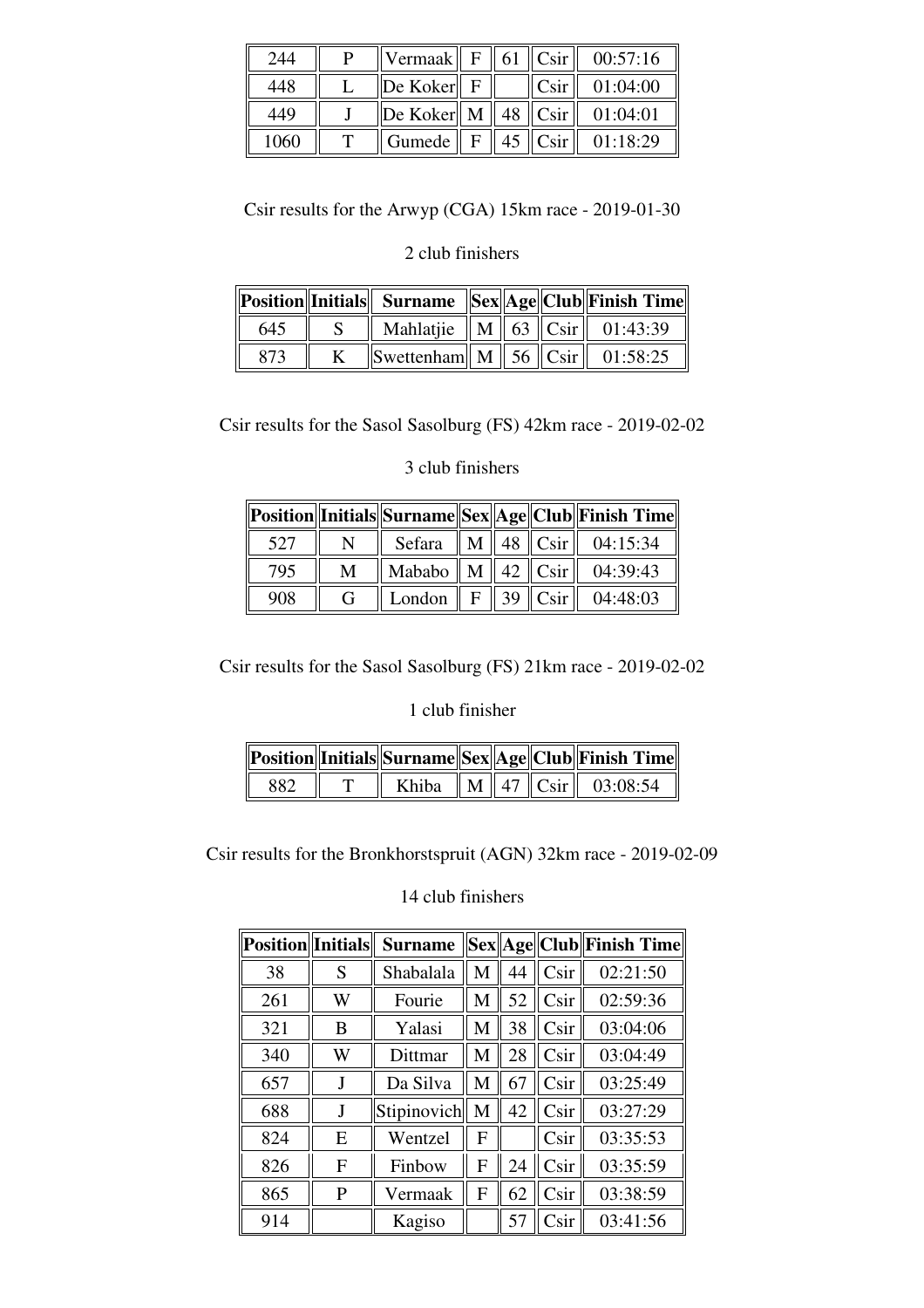| 1028 | F | Lourens |  | Csir | 03:49:43 |
|------|---|---------|--|------|----------|
| 1159 |   | Radebe  |  | Csir | 03:58:45 |
| 1184 |   | Mohlomi |  | Csir | 04:00:24 |
| 1227 | M | Marabo  |  | Csir | 04:06:13 |

#### **Jeppe Marathon 42.2km – 10th February 2019**

| <b>Place</b> | <b>Race No</b> | <b>Name</b>       | <b>IClub/Team/Nation</b>  | <b>Time</b> |
|--------------|----------------|-------------------|---------------------------|-------------|
|              | 625            | IlThabang Makoena | <b>ICSIR RUNNING CLUB</b> | 4:27:49     |
|              | 2192           | Siziwe Ngcwabe    | <b>ICSIR RUNNING CLUB</b> | 5:20:17     |

#### **Jeppe Marathon 21.1km – 10th February 2019**

| <b>Place</b> | Race No | <b>Name</b>            | <b>IClub/Team/Nation</b>  | <b>Time</b> |
|--------------|---------|------------------------|---------------------------|-------------|
|              | 4861    | <b>IMvikeli Mpofu</b>  | <b>ICSIR RUNNING CLUB</b> | 1:52:31     |
|              | 753     | <b>IPule Mothibe</b>   | <b>ICSIR RUNNING CLUB</b> | 2:04:06     |
|              | 6968    | <b>IKen Swettenham</b> | <b>ICSIR RUNNING CLUB</b> | 2:56:43     |

### **8. CSIR Running Club Achievers**

*I am aware that Colin Fisher was the 1st Grandmaster Man home in the Bronkhorstspruit 10km race on the 9th February 2019 in a time of 43:19. No photos, I'm afraid!* 

*If you are aware of any of our club members achieving podium positions at a race or achieving any personal milestone, please post a photo to me or on our CSIR Running Club Facebook page and I will put it under this section!*

### **9. Trail Running**

If you are looking for something different, then check out the website, www.trailadventure.co.za. It has venues and future events listed there.

### **10. General**



*Body Kinetics assist us with a waterpoint at our race. They are based at the CSIR and convenient to all of us. Please support them!* 

#### *Two Oceans Race Number Required*

**Likotsi Morienyane** is desperately looking for a Two Oceans number. His e-mail below indicates the desperation in the words!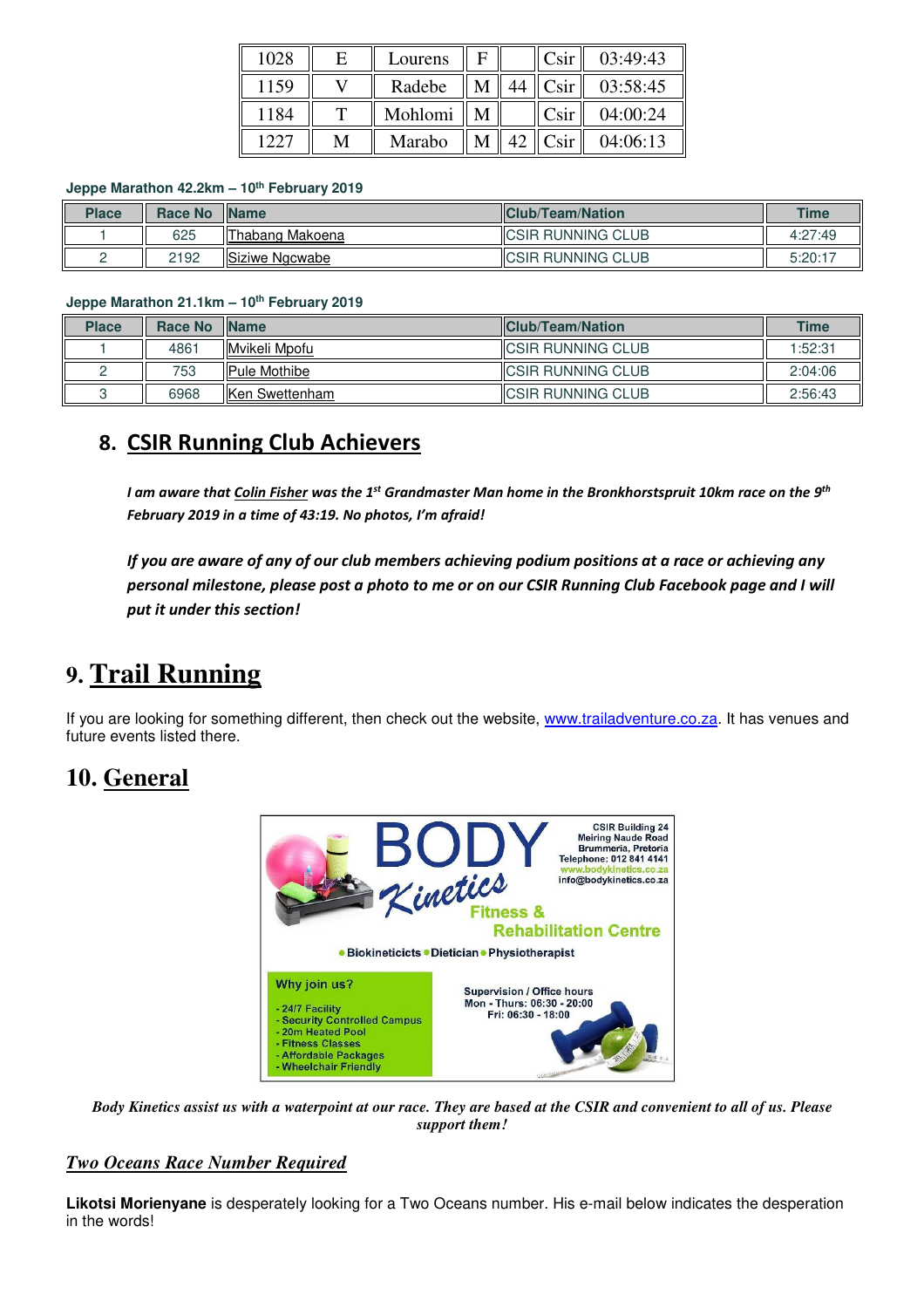#### Page 7

*May you please ask members and anyone who knows someone who would like to give up his / her OMTOM (Two Oceans) Ultra Marathon entry to please think of me (Oh Christ...). I can be reached at any of my contact details below.*

*Thank you* 

*Likotsi Morienyane (CSIR Club member)* 

*email: Likotsi@absamail.co.za*

*Cell: 082 792 6942* 

Please help a fellow clubmate if you can!

### **10. Gallery of Fun!**



*Jon Stipnovich, Petro Vermaak and James da Silva after the Bronkhorstspruit 32km race on the 9th February 2019.* 



*New Member, Thulasizwe Simelane, after the Jeppe Marathon on the 10th February 2019. Pic stolen from Tseliso wa Mohlomi's Facebook Page! Thank you, Tseliso!*